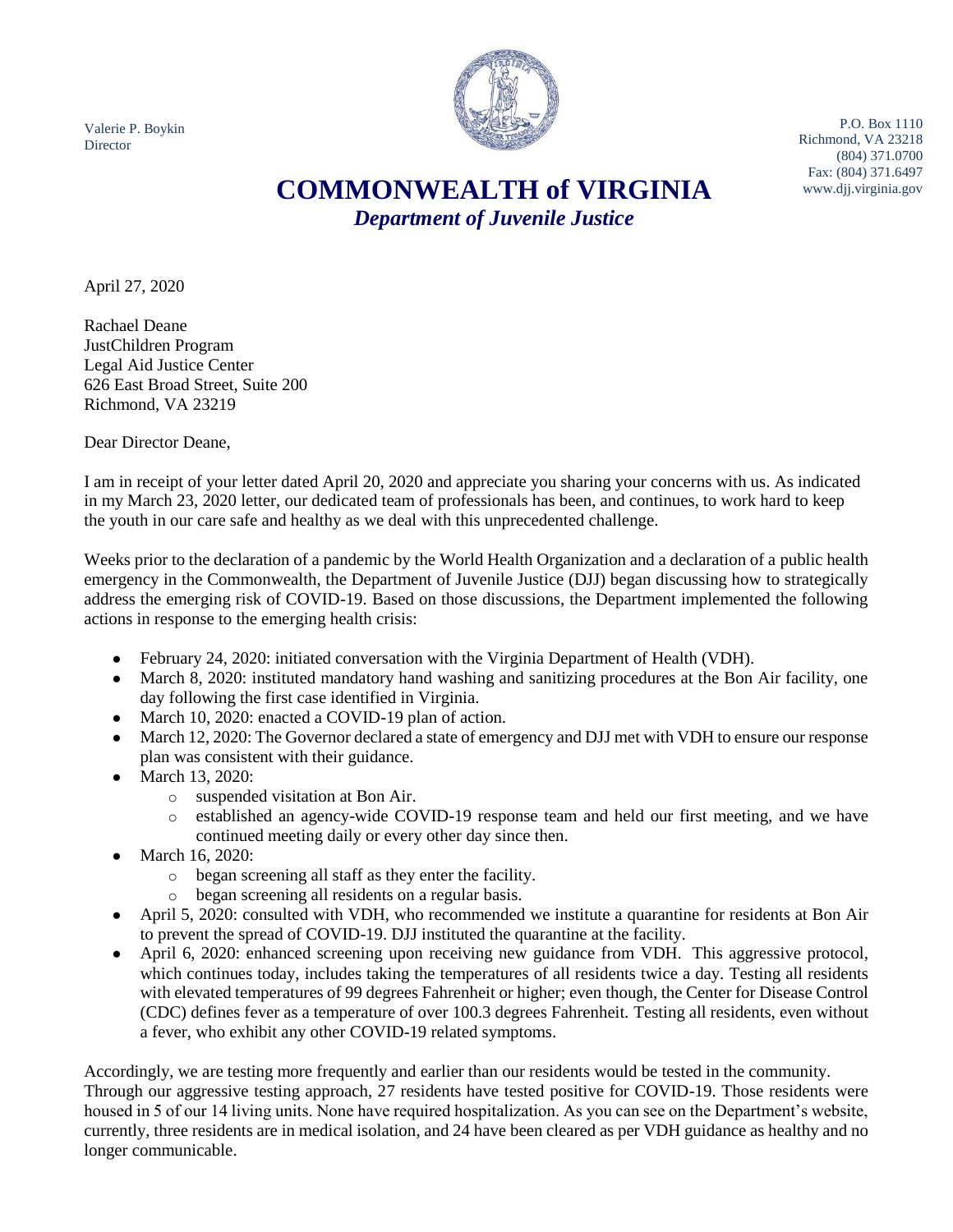You made unsupported claims of residents not receiving the appropriate level of care. We do not believe those claims are correct and our documented efforts reveal otherwise. However, we are unable to investigate nor respond to those matters in the absence of specifics.

To further illustrate our efforts and desire for constructive collaboration, below I address some specific points raised on pages six and seven of your letter (A-Q). Most, *if not all*, of these measures have been in place for multiple weeks and prior to receipt of your correspondence.

#### **A.** *Ensure that residents at Bon Air have access to comprehensive medical care, including examination by a doctor if positive for COVID-19.*

DJJ Response: All residents at Bon Air have access to comprehensive medical care, regardless of whether it is COVID-19 related. Every resident who tests positive for COVID-19 is seen by a medical provider every day, no matter the severity of their symptoms, until they are symptom-free for seven days, as determined by the chief physician or nurse practitioner.

## **B.** *Ensure that medical information is being communicated to residents' families as appropriate, and that any resident age 18 or older is able to designate a medical contact who shall receive timely information about their care at the resident's direction.*

DJJ Response: Measures are already in place and this service is being provided.

# **C.** *Ensure that all residents have access to appropriate personal protective equipment.*

DJJ Response: Measures are already in place and being provided. Residents have been provided two cloth masks. Masks are laundered daily.

#### **D.** *Release any youth who does not pose an immediate and identifiable safety threat.*

DJJ Response: Measures are already in place and being executed. The majority of the youth at Bon Air JCC are committed to DJJ with determinate sentences, which means the judge controls the release. Even if deemed appropriate for release by the Department, it does not guarantee the judge will agree to the release. DJJ collaborates with Commonwealth's Attorneys, defense attorneys, and the judiciary to provide the statutorily required progress reports, which help judges, make their decisions. Notwithstanding these legal limitations, since March 11, DJJ released *46* youth from across our continuum of placements.

## **E.** *Reduce the number of youth entering Bon Air or other DJJ facilities (i.e. Community Placement Program commitments).*

DJJ Response: Measures are already in place and being executed.

# **F.** *Confirm that the Department has a pandemic operations policy and make that policy public.*

DJJ Response: These measures are already in place and being executed. Please visit the DJJ website at [http://www.djj.virginia.gov/pages/about-djj/covid.htm.](http://www.djj.virginia.gov/pages/about-djj/covid.htm)

#### **G.** *Cease to use excessive room confinement as a means of quarantine***.**

DJJ Response: Prior to the pandemic, DJJ had been working to eliminate room confinement as a behavioral sanction. On April 5, 2020, based upon a specific recommendation from VDH, Bon Air JCC implemented a campus-wide quarantine to help limit the spread of COVID-19. We are in the process of lifting those restrictions in consultation with VDH. Noteworthy, DJJ has only had one additional COVID-19 case in the past week. As such, it appears the quarantine has succeeded in slowing the spread of the virus in the facility.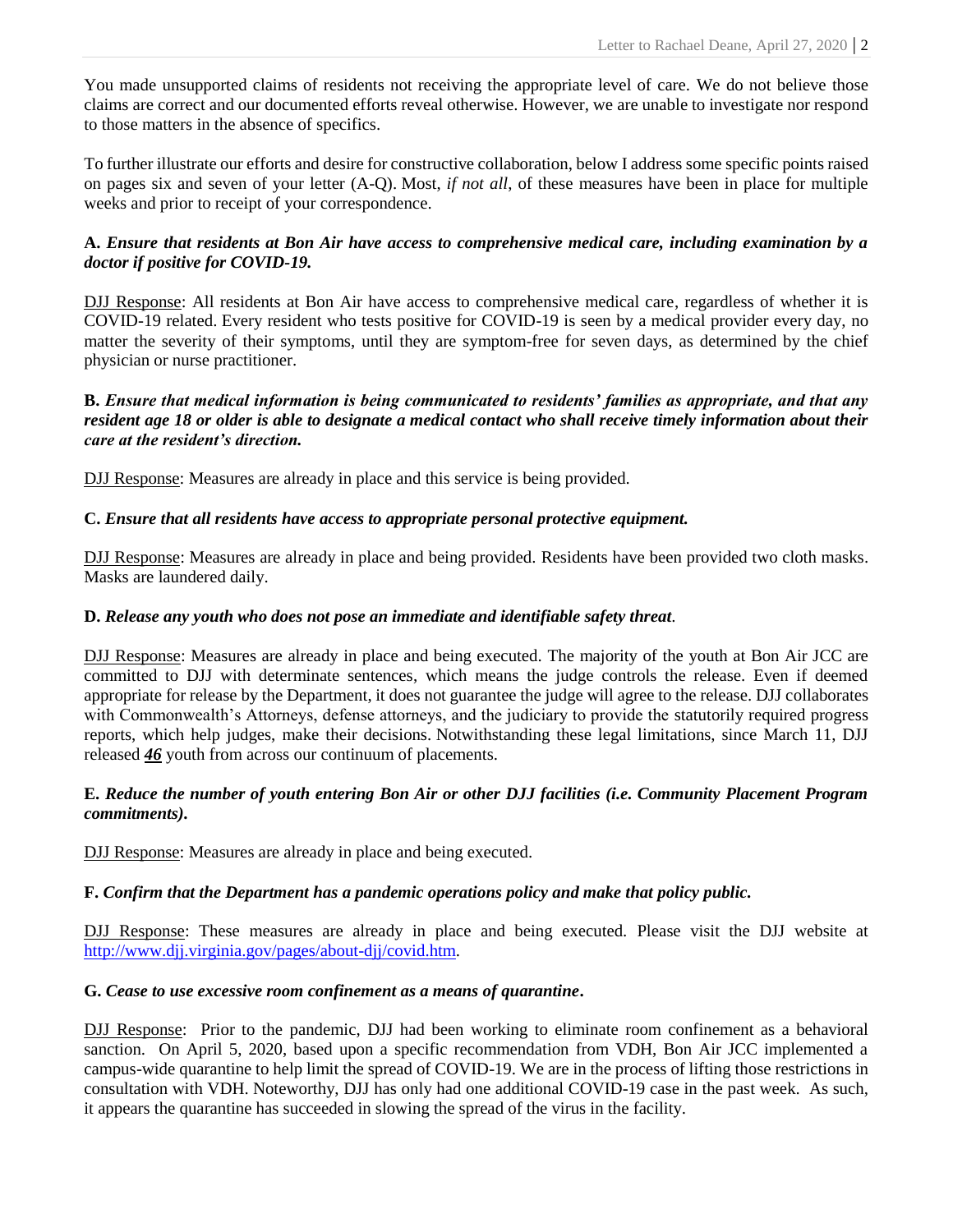# **H.** *Ensure that residents have access to counseling during this crisis.*

DJJ Response: Mental health providers are on-site and provide services every weekday. Mental health status checks are conducted daily for each youth who is considered to have significantly high-risk mental health needs and for those who are assessed as vulnerable due to mental health challenges. Per guidance from CDC and VDH, other programs have been modified during the pandemic.

## **I.** *Ensure that residents have access to means of communication with their families***.**

DJJ Response: Measures are already in place and available to residents.

# **J.** *Ensure that all residents are receiving educational services and enrichment activities***.**

DJJ Response: Measures are already in place and being executed.

## **K. Ensure that all residents have access to at least one hour per day of outdoor activity.**

DJJ Response: Prior to the quarantine, residents were afforded the opportunity for outdoor recreation twice a day, unless prevented due to inclement weather. Outdoor activities will resume this week for residents who are not housed in the central infirmary and medical isolation unit.

## **L.** *Ensure that all residents have consistent, unimpeded access to showers and other hygiene implements as needed.*

DJJ Response: Residents have an opportunity to shower and complete hygiene tasks daily.

## **M.** *Develop and implement a plan ensuring that attorney telephone calls can take place in a timely manner and in a confidential, safe setting on a non-monitored phone line, allowing sufficient length of call for the adequate provision of legal counsel to youth.*

DJJ Response: Measures are in place with ongoing adjustments being made where necessary.

## **N.** *Develop and implement a reliable method of coordinating legal telephone calls, including a designated pointperson who can remove barriers or resolve issues with attorney calls as they arise.*

DJJ Response: As noted above, measures are in place with ongoing adjustments being made where necessary.

# **O.** *Ensure that all Bon Air residents have access to their legal papers***.**

DJJ Response: Measures are in place and access is provided.

## **P.** *Ensure that Bon Air residents with upcoming court hearings have access to remote video conferencing methods to appear.*

DJJ Response: Video conferencing is available at Bon Air. Other widely available platforms are being explored as attorneys or courts recommend. Highlighted by an email from your staff dated April 17, 2020, my staff worked with your staff to assist with the release of a resident. In the words of your own staff attorney, my staff member had gone "to extraordinary lengths to accommodate the Court, and he made sure [your] office was able to communicate with [your client] as strategy questions unfolded, even when there was no clear way to facilitate attorney-client communication." Our two agencies collaborated and worked hard for our resident/your client. These are the outcomes we desire. We will make every effort to continue to accommodate the court and legal representatives even when dealing with the unprecedented challenges we all face with COVID-19.